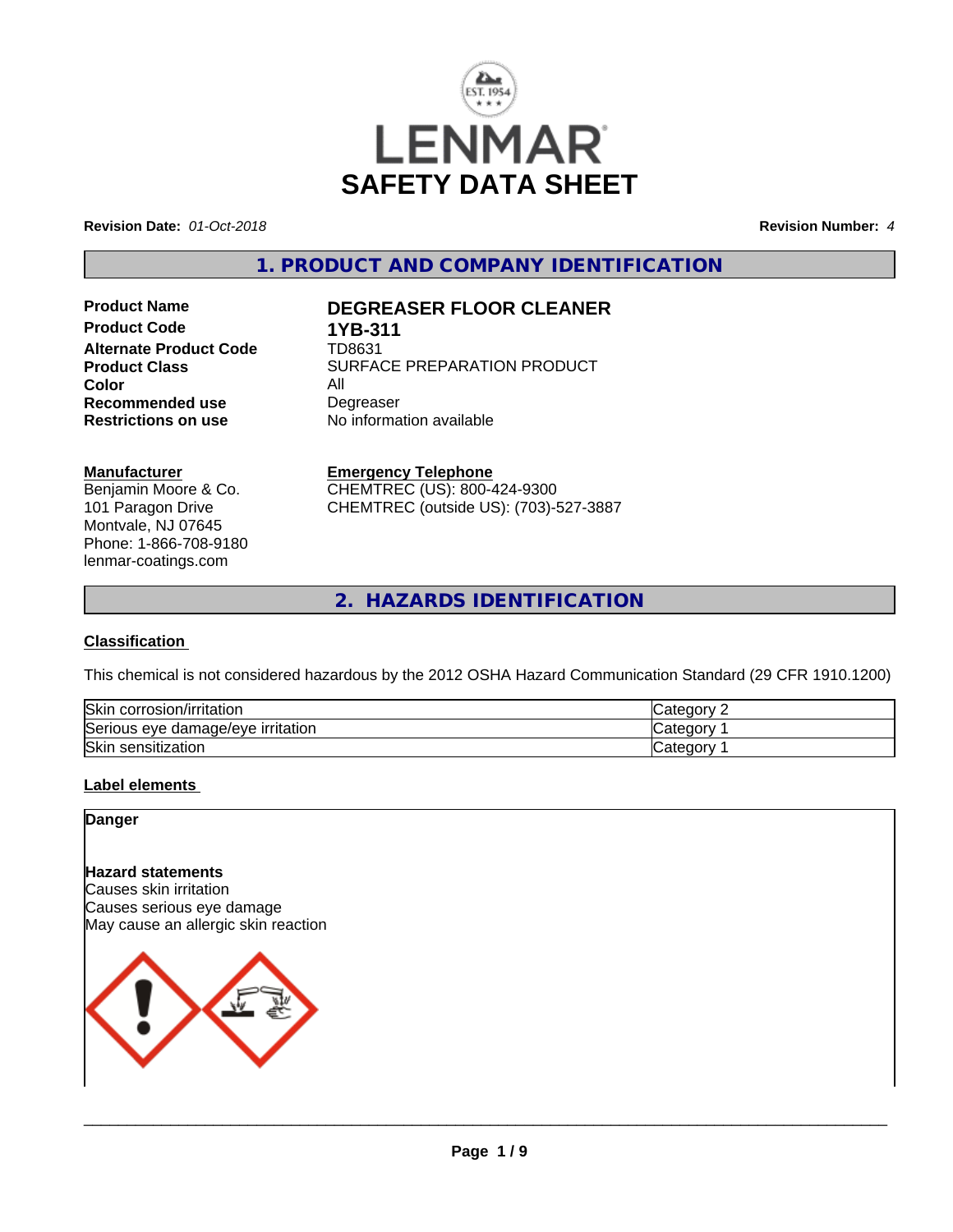**Appearance** liquid **Contract Contract Contract Contract Contract Contract Contract Contract Contract Contract Contract Contract Contract Contract Contract Contract Contract Contract Contract Contract Contract Contract Con** 

# **Precautionary Statements - Prevention**

Wash face, hands and any exposed skin thoroughly after handling Wear protective gloves/protective clothing/eye protection/face protection Avoid breathing dust/fume/gas/mist/vapors/spray Contaminated work clothing should not be allowed out of the workplace

### **Eyes**

IF IN EYES: Rinse cautiously with water forseveral minutes. Remove contact lenses, if present and easy to do. Continue rinsing

 $\overline{\phantom{a}}$  ,  $\overline{\phantom{a}}$  ,  $\overline{\phantom{a}}$  ,  $\overline{\phantom{a}}$  ,  $\overline{\phantom{a}}$  ,  $\overline{\phantom{a}}$  ,  $\overline{\phantom{a}}$  ,  $\overline{\phantom{a}}$  ,  $\overline{\phantom{a}}$  ,  $\overline{\phantom{a}}$  ,  $\overline{\phantom{a}}$  ,  $\overline{\phantom{a}}$  ,  $\overline{\phantom{a}}$  ,  $\overline{\phantom{a}}$  ,  $\overline{\phantom{a}}$  ,  $\overline{\phantom{a}}$ 

Immediately call a POISON CENTER or doctor/physician **Skin** IF ON SKIN: Wash with plenty of soap and water

Take off contaminated clothing and wash before reuse

If skin irritation or rash occurs: Get medical advice/attention

# **Precautionary Statements - Disposal**

Dispose of contents/container to an approved waste disposal plant

# **Hazards not otherwise classified (HNOC)**

Not applicable

### **Other information**

2.3 % of the mixture consists of ingredient(s) of unknown toxicity

# **3. COMPOSITION INFORMATION ON COMPONENTS**

| Chemical name                | <b>CAS No.</b> | Weight-% |
|------------------------------|----------------|----------|
| Sodium tripolyphosphate      | 7758-29-4      |          |
| Ethanol, 2-(2-butoxyethoxy)- | 112-34-5       |          |
| Anionic Surfactant           |                |          |
| Monoethanolamine phosphate   | 29868-05-1     |          |

# **4. FIRST AID MEASURES**

| <b>General Advice</b> | No hazards which require special first aid measures.                                                                                                                                    |
|-----------------------|-----------------------------------------------------------------------------------------------------------------------------------------------------------------------------------------|
| <b>Eye Contact</b>    | Immediate medical attention is required. Immediately flush with plenty of water.<br>After initial flushing, remove any contact lenses and continue flushing for at least<br>15 minutes. |
| <b>Skin Contact</b>   | Wash off immediately with soap and plenty of water while removing all<br>contaminated clothes and shoes.                                                                                |
| <b>Inhalation</b>     | Move to fresh air. If symptoms persist, call a physician.                                                                                                                               |
| Ingestion             | Clean mouth with water and afterwards drink plenty of water. Consult a physician<br>if necessary.                                                                                       |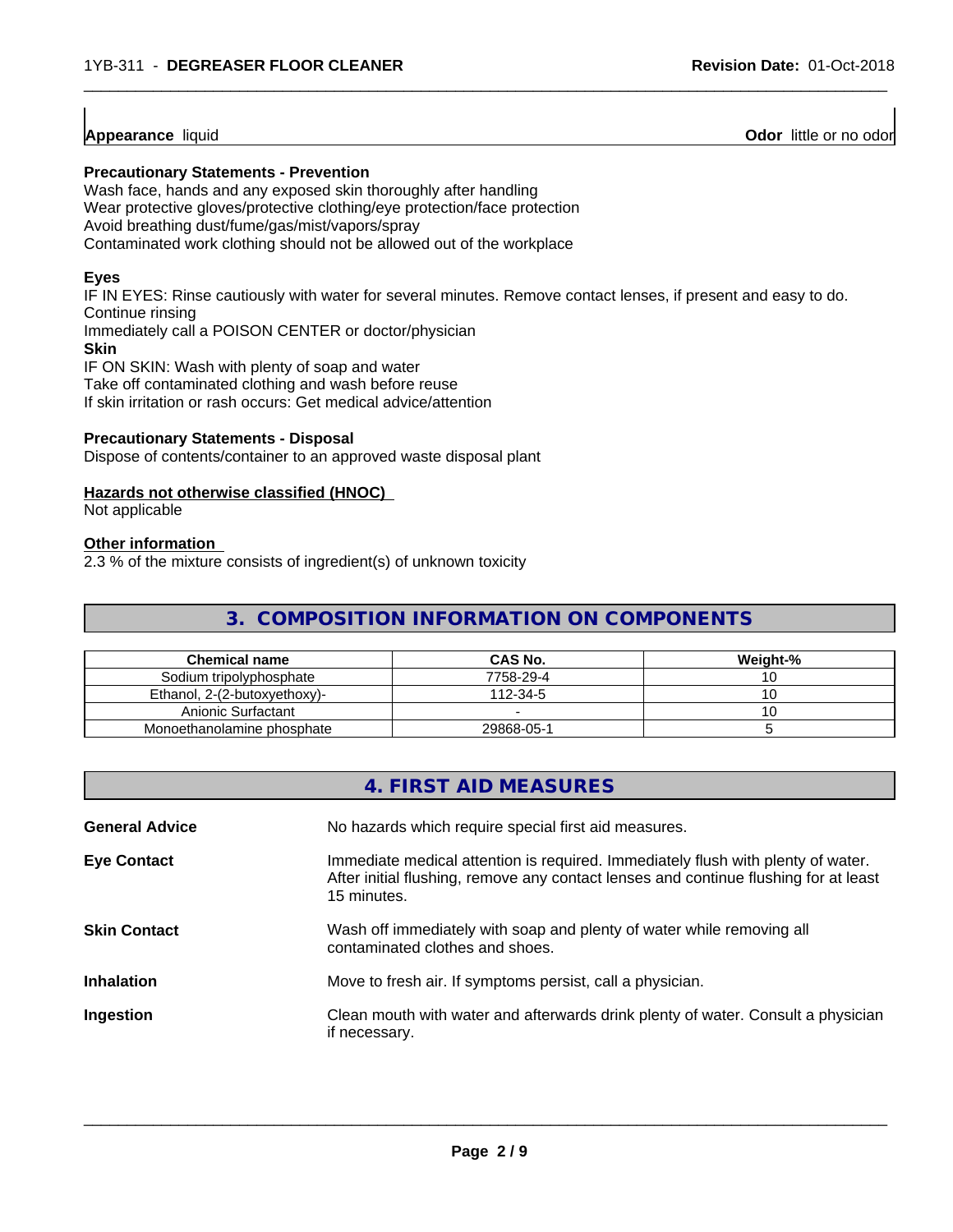| <b>Most Important</b><br><b>Symptoms/Effects</b>                                                                      | None known.            |                                  |                                                                                                                 |
|-----------------------------------------------------------------------------------------------------------------------|------------------------|----------------------------------|-----------------------------------------------------------------------------------------------------------------|
| <b>Notes To Physician</b>                                                                                             | Treat symptomatically. |                                  |                                                                                                                 |
|                                                                                                                       |                        | 5. FIRE-FIGHTING MEASURES        |                                                                                                                 |
| <b>Suitable Extinguishing Media</b>                                                                                   |                        |                                  | Use extinguishing measures that are appropriate to local<br>circumstances and the surrounding environment.      |
| <b>Protective Equipment And Precautions For</b><br><b>Firefighters</b>                                                |                        | and full protective gear.        | As in any fire, wear self-contained breathing apparatus<br>pressure-demand, MSHA/NIOSH (approved or equivalent) |
| <b>Specific Hazards Arising From The Chemical</b>                                                                     |                        | extreme heat.                    | Closed containers may rupture if exposed to fire or                                                             |
| <b>Sensitivity To Mechanical Impact</b>                                                                               |                        | No                               |                                                                                                                 |
| <b>Sensitivity To Static Discharge</b>                                                                                |                        | No                               |                                                                                                                 |
| <b>Flash Point Data</b><br>Flash Point (°F)<br>Flash Point (°C)<br><b>Method</b><br><b>Flammability Limits In Air</b> |                        | 375<br>191<br><b>PMCC</b>        |                                                                                                                 |
| Lower flammability limit:<br><b>Upper flammability limit:</b>                                                         |                        | Not applicable<br>Not applicable |                                                                                                                 |
| Health: 1<br><b>NFPA</b>                                                                                              | <b>Flammability: 1</b> | Instability: 0                   | <b>Special: Not Applicable</b>                                                                                  |
| <b>NFPA Legend</b><br>0 - Not Hazardous<br>1 - Slightly<br>2 - Moderate<br>3 - High<br>4 - Severe                     |                        |                                  |                                                                                                                 |

 $\overline{\phantom{a}}$  ,  $\overline{\phantom{a}}$  ,  $\overline{\phantom{a}}$  ,  $\overline{\phantom{a}}$  ,  $\overline{\phantom{a}}$  ,  $\overline{\phantom{a}}$  ,  $\overline{\phantom{a}}$  ,  $\overline{\phantom{a}}$  ,  $\overline{\phantom{a}}$  ,  $\overline{\phantom{a}}$  ,  $\overline{\phantom{a}}$  ,  $\overline{\phantom{a}}$  ,  $\overline{\phantom{a}}$  ,  $\overline{\phantom{a}}$  ,  $\overline{\phantom{a}}$  ,  $\overline{\phantom{a}}$ 

*The ratings assigned are only suggested ratings, the contractor/employer has ultimate responsibilities for NFPA ratings where this system is used.*

*Additional information regarding the NFPA rating system is available from the National Fire Protection Agency (NFPA) at www.nfpa.org.*

# **6. ACCIDENTAL RELEASE MEASURES**

| <b>Personal Precautions</b>      | Avoid contact with skin, eyes and clothing. Ensure adequate ventilation.                             |
|----------------------------------|------------------------------------------------------------------------------------------------------|
| <b>Other Information</b>         | Prevent further leakage or spillage if safe to do so.                                                |
| <b>Environmental precautions</b> | See Section 12 for additional Ecological Information.                                                |
| <b>Methods for Cleaning Up</b>   | Soak up with inert absorbent material. Sweep up and shovel into suitable<br>containers for disposal. |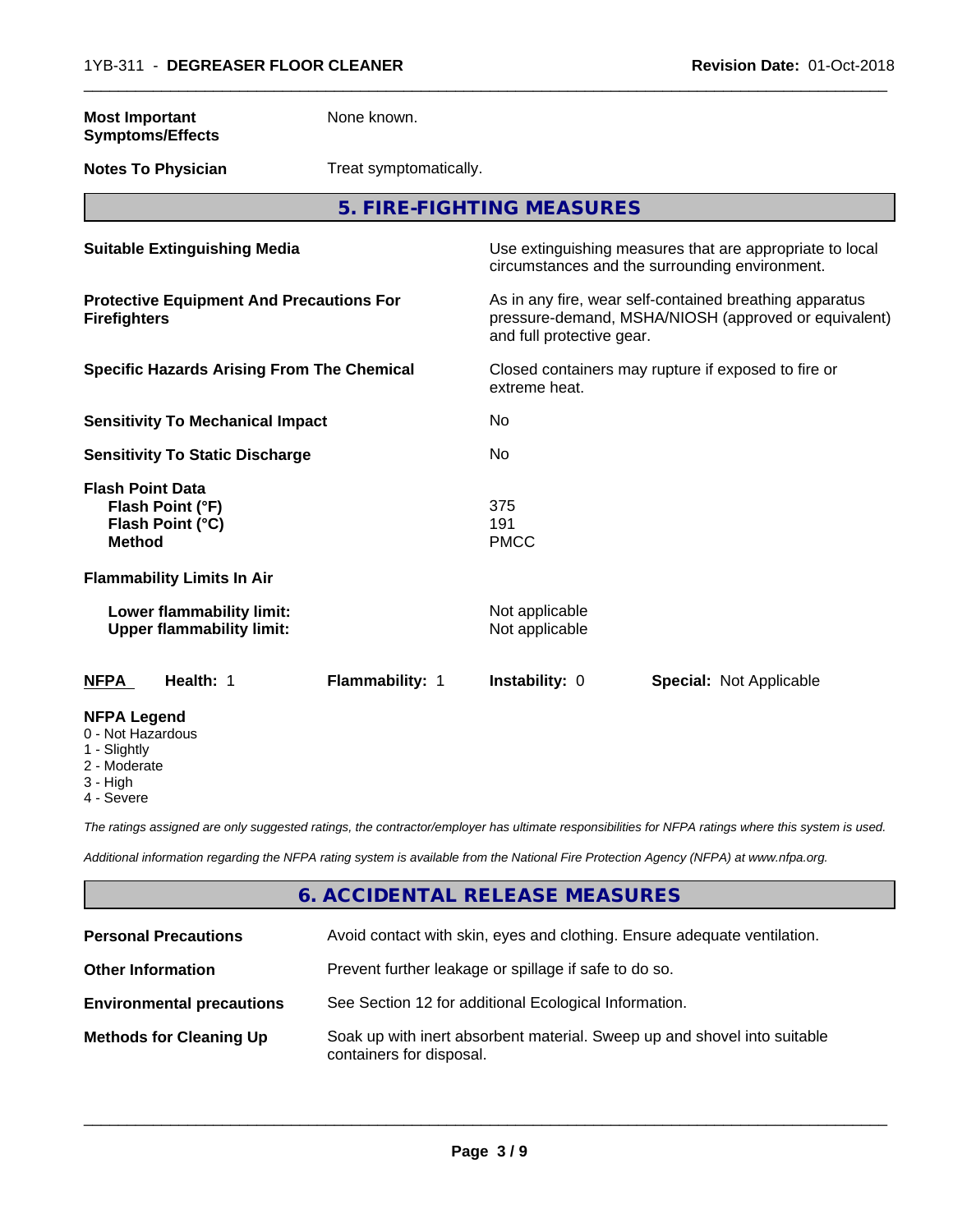|                               | 7. HANDLING AND STORAGE                                                                                                                                                          |
|-------------------------------|----------------------------------------------------------------------------------------------------------------------------------------------------------------------------------|
| <b>Handling</b>               | Avoid contact with skin, eyes and clothing. Avoid breathing vapors, spray mists or<br>sanding dust. In case of insufficient ventilation, wear suitable respiratory<br>equipment. |
| <b>Storage</b>                | Keep container tightly closed. Keep out of the reach of children.                                                                                                                |
| <b>Incompatible Materials</b> | No information available                                                                                                                                                         |

 $\overline{\phantom{a}}$  ,  $\overline{\phantom{a}}$  ,  $\overline{\phantom{a}}$  ,  $\overline{\phantom{a}}$  ,  $\overline{\phantom{a}}$  ,  $\overline{\phantom{a}}$  ,  $\overline{\phantom{a}}$  ,  $\overline{\phantom{a}}$  ,  $\overline{\phantom{a}}$  ,  $\overline{\phantom{a}}$  ,  $\overline{\phantom{a}}$  ,  $\overline{\phantom{a}}$  ,  $\overline{\phantom{a}}$  ,  $\overline{\phantom{a}}$  ,  $\overline{\phantom{a}}$  ,  $\overline{\phantom{a}}$ 

# **8. EXPOSURE CONTROLS/PERSONAL PROTECTION**

# **Exposure Limits**

| <b>Chemic</b><br>name<br>. а    | ----<br>. .<br>aan<br>л.     | <b>DEI</b><br>.<br>ш л<br><br>--     |
|---------------------------------|------------------------------|--------------------------------------|
| ∠thar<br>butoxvethoxv)-<br>noi. | <b>TWL</b><br>nnm<br>JU<br>- | $\cdot$ $\cdot$ $\cdot$<br>NI/I<br>. |

#### **Legend**

ACGIH - American Conference of Governmental Industrial Hygienists Exposure Limits OSHA - Occupational Safety & Health Administration Exposure Limits N/E - Not Established

**Engineering Measures** Ensure adequate ventilation, especially in confined areas.

# **Personal Protective Equipment**

| <b>Eye/Face Protection</b>    | Safety glasses with side-shields.                                        |
|-------------------------------|--------------------------------------------------------------------------|
| <b>Skin Protection</b>        | Protective gloves and impervious clothing.                               |
| <b>Respiratory Protection</b> | In case of insufficient ventilation wear suitable respiratory equipment. |
| Uusiana Maaausaa              | buoid contact with align avec and alathing. Bemove and week contaminated |

**Hygiene Measures** Avoid contact with skin, eyes and clothing. Remove and wash contaminated clothing before re-use. Wash thoroughly after handling.

# **9. PHYSICAL AND CHEMICAL PROPERTIES**

| Appearance                        | liquid                   |
|-----------------------------------|--------------------------|
| Odor                              | little or no odor        |
| <b>Odor Threshold</b>             | No information available |
| Density (Ibs/gal)                 | $8.85 - 8.95$            |
| <b>Specific Gravity</b>           | $1.06 - 1.08$            |
| рH                                | No information available |
| <b>Viscosity (cps)</b>            | No information available |
| Solubility(ies)                   | No information available |
| <b>Water solubility</b>           | No information available |
| <b>Evaporation Rate</b>           | No information available |
| Vapor pressure @20 °C (kPa)       | No information available |
| Vapor density                     | No information available |
| Wt. % Solids                      | $55 - 65$                |
| Vol. % Solids                     | $50 - 60$                |
| Wt. % Volatiles                   | $35 - 45$                |
| Vol. % Volatiles                  | $40 - 50$                |
| <b>VOC Regulatory Limit (g/L)</b> | Not applicable           |
| <b>Boiling Point (°F)</b>         | 200                      |
| <b>Boiling Point (°C)</b>         | 93                       |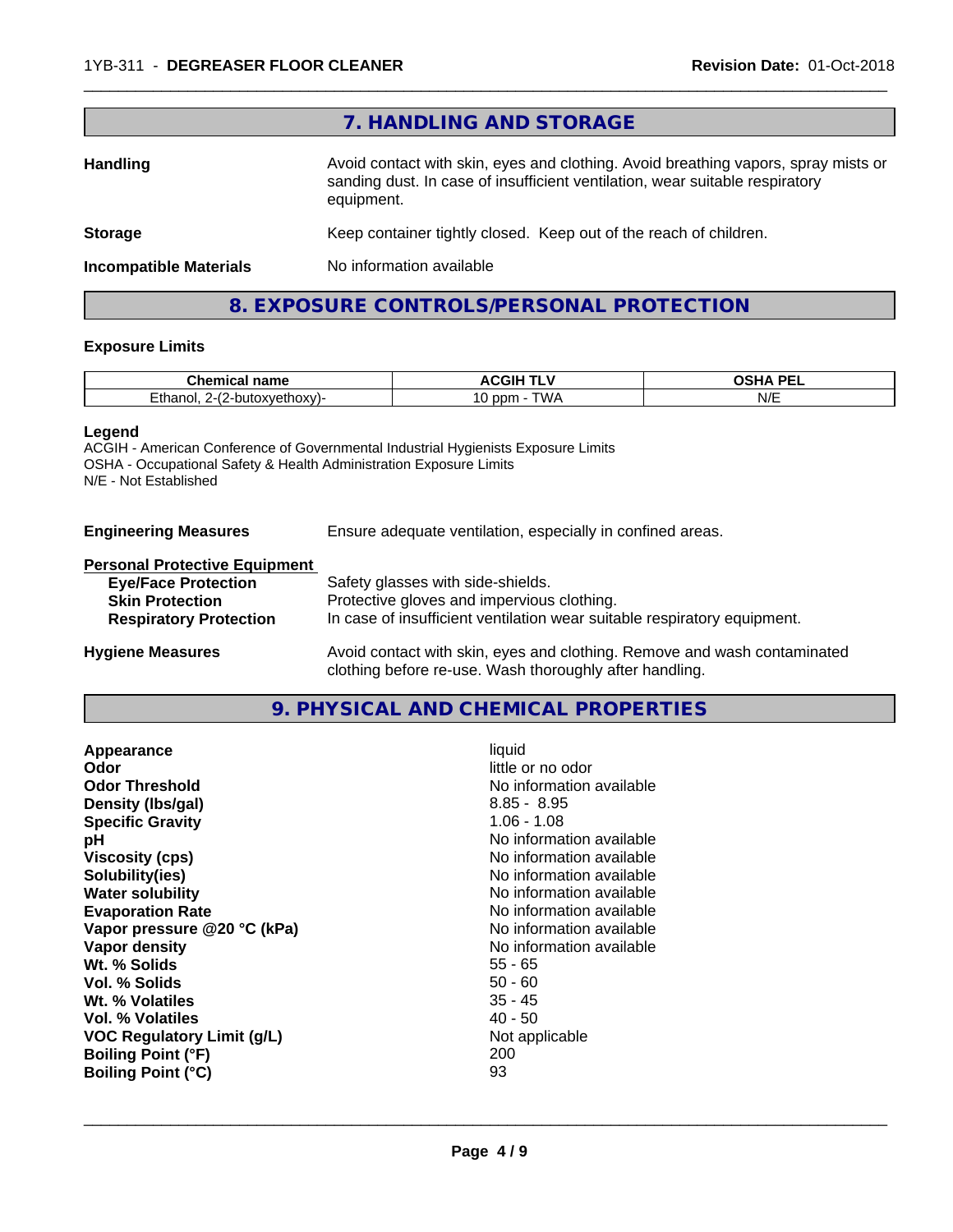**Freezing Point (°F)**<br> **Freezing Point (°C)**<br> **Freezing Point (°C)**<br> **No** information available **Freezing Point (°C)** No information available to the No information and No information and No information and N<br>The State of the State of the State of the State of the State of the State of the State of the State of the S **Flash Point (°F)** 375<br> **Flash Point (°C)** 375 **Flash Point (°C)** 191<br> **Method** PMCC **Method** PMCC **Flammability (solid, gas)**<br> **Upper flammability limit:**<br>
Upper flammability limit:<br>  $\begin{array}{ccc}\n\bullet & \bullet & \bullet \\
\bullet & \bullet & \bullet\n\end{array}$ **Upper flammability limit:**<br> **Lower flammability limit:**<br>
Lower flammability limit:<br>  $\begin{array}{ccc}\n\bullet & \bullet & \bullet \\
\bullet & \bullet & \bullet\n\end{array}$  Not applicable **Lower flammability limit:**<br> **Autoignition Temperature (°F)** Not applicable available and the Mustafable and Mustafable and Mustafable and Mu **Autoignition Temperature (°F)**<br> **Autoignition Temperature (°C)** No information available **Autoignition Temperature (°C) Decomposition Temperature (°F)**<br> **Decomposition Temperature (°C)**<br>
No information available<br>
No information available **Decomposition Temperature (°C)**<br>Partition coefficient

**No information available** 

 $\overline{\phantom{a}}$  ,  $\overline{\phantom{a}}$  ,  $\overline{\phantom{a}}$  ,  $\overline{\phantom{a}}$  ,  $\overline{\phantom{a}}$  ,  $\overline{\phantom{a}}$  ,  $\overline{\phantom{a}}$  ,  $\overline{\phantom{a}}$  ,  $\overline{\phantom{a}}$  ,  $\overline{\phantom{a}}$  ,  $\overline{\phantom{a}}$  ,  $\overline{\phantom{a}}$  ,  $\overline{\phantom{a}}$  ,  $\overline{\phantom{a}}$  ,  $\overline{\phantom{a}}$  ,  $\overline{\phantom{a}}$ 

# **10. STABILITY AND REACTIVITY**

| <b>Reactivity</b>                       | Not Applicable                           |
|-----------------------------------------|------------------------------------------|
| <b>Chemical Stability</b>               | Stable under normal conditions.          |
| <b>Conditions to avoid</b>              | Prevent from freezing.                   |
| <b>Incompatible Materials</b>           | No materials to be especially mentioned. |
| <b>Hazardous Decomposition Products</b> | None under normal use.                   |
| Possibility of hazardous reactions      | None under normal conditions of use.     |

# **11. TOXICOLOGICAL INFORMATION**

| <b>Product Information</b>                                                                                        |                                                                                                                                                                                                                     |  |  |
|-------------------------------------------------------------------------------------------------------------------|---------------------------------------------------------------------------------------------------------------------------------------------------------------------------------------------------------------------|--|--|
| Information on likely routes of exposure                                                                          |                                                                                                                                                                                                                     |  |  |
| <b>Principal Routes of Exposure</b>                                                                               | Eye contact, skin contact and inhalation.                                                                                                                                                                           |  |  |
| <b>Acute Toxicity</b>                                                                                             |                                                                                                                                                                                                                     |  |  |
| <b>Product Information</b>                                                                                        | No information available                                                                                                                                                                                            |  |  |
|                                                                                                                   | Symptoms related to the physical, chemical and toxicological characteristics                                                                                                                                        |  |  |
| <b>Symptoms</b>                                                                                                   | No information available                                                                                                                                                                                            |  |  |
|                                                                                                                   | Delayed and immediate effects as well as chronic effects from short and long-term exposure                                                                                                                          |  |  |
| Eye contact<br><b>Skin contact</b>                                                                                | Severely irritating to eyes. May cause burns. Risk of serious damage to eyes.<br>Substance may cause slight skin irritation. Prolonged or repeated contact may dry<br>skin and cause irritation.                    |  |  |
| <b>Inhalation</b><br>Ingestion<br><b>Sensitization</b><br><b>Neurological Effects</b><br><b>Mutagenic Effects</b> | May cause irritation of respiratory tract.<br>Ingestion may cause gastrointestinal irritation, nausea, vomiting and diarrhea.<br>No information available<br>No information available.<br>No information available. |  |  |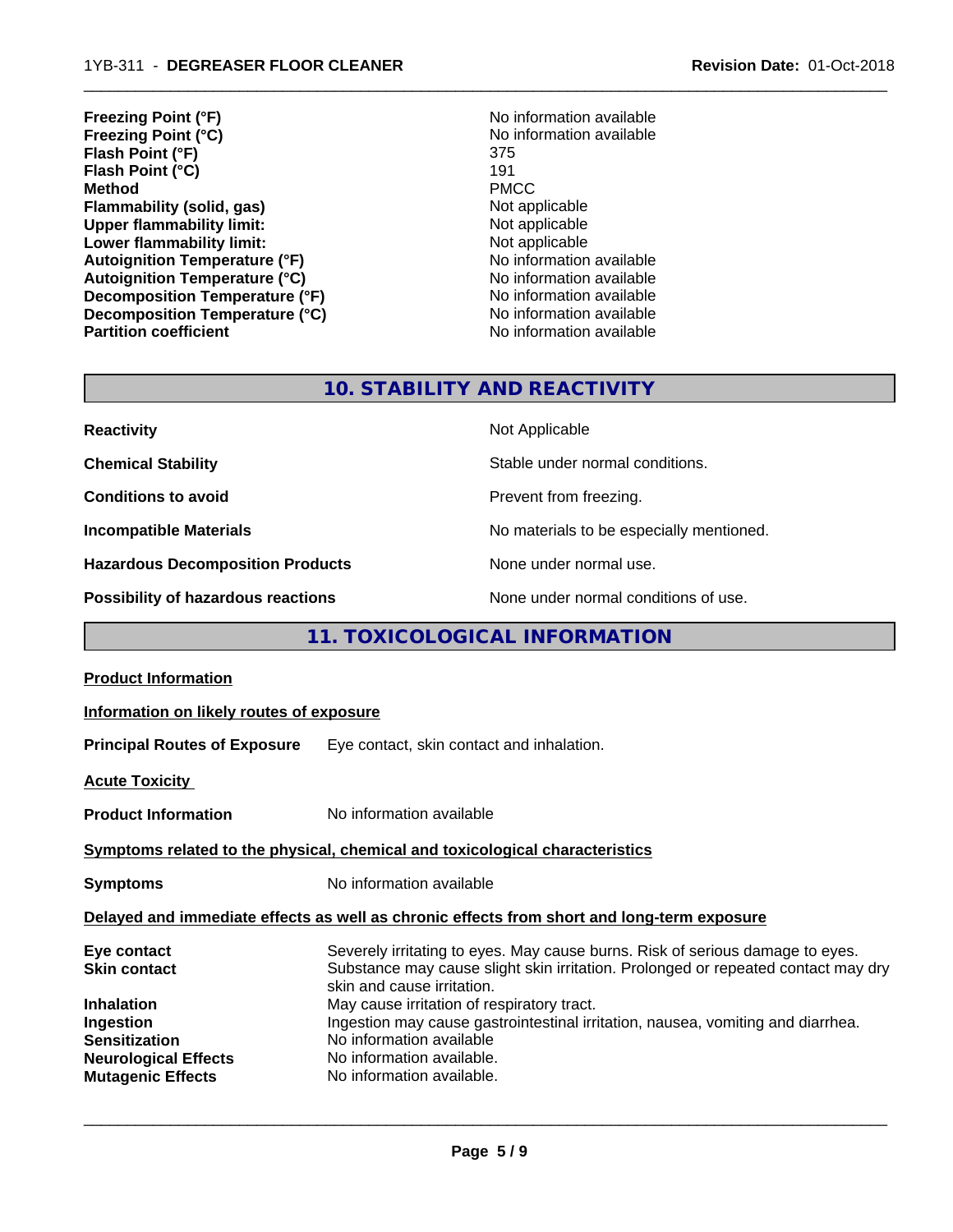| <b>Reproductive Effects</b>     | No information available. |
|---------------------------------|---------------------------|
| <b>Developmental Effects</b>    | No information available. |
| <b>Target organ effects</b>     | No information available. |
| <b>STOT - single exposure</b>   | No information available. |
| <b>STOT - repeated exposure</b> | No information available. |
| Other adverse effects           | No information available. |
| <b>Aspiration Hazard</b>        | No information available  |

#### **Numerical measures of toxicity**

**Unknown acute toxicity** 2.3 % of the mixture consists of ingredient(s) of unknown toxicity

 $\overline{\phantom{a}}$  ,  $\overline{\phantom{a}}$  ,  $\overline{\phantom{a}}$  ,  $\overline{\phantom{a}}$  ,  $\overline{\phantom{a}}$  ,  $\overline{\phantom{a}}$  ,  $\overline{\phantom{a}}$  ,  $\overline{\phantom{a}}$  ,  $\overline{\phantom{a}}$  ,  $\overline{\phantom{a}}$  ,  $\overline{\phantom{a}}$  ,  $\overline{\phantom{a}}$  ,  $\overline{\phantom{a}}$  ,  $\overline{\phantom{a}}$  ,  $\overline{\phantom{a}}$  ,  $\overline{\phantom{a}}$ 

#### **The following values are calculated based on chapter 3.1 of the GHS document**

| ATEmix (oral)                    | 22292 mg/kg |
|----------------------------------|-------------|
| <b>ATEmix (dermal)</b>           | 29498 mg/kg |
| <b>ATEmix (inhalation-vapor)</b> | 1100 mg/L   |

#### **Component Information**

Sodium tripolyphosphate LD50 Oral: 3120 mg/kg (Rat) LD50 Dermal: > 4640 mg/kg (Rabbit) Ethanol, 2-(2-butoxyethoxy)- LD50 Oral: 3384 mg/kg (Rat) LD50 Dermal: 2700 mg/kg (Rabbit)

# **Carcinogenicity**

*There are no known carcinogenic chemicals in this product above reportable levels.*

# **12. ECOLOGICAL INFORMATION**

# **Ecotoxicity Effects**

The environmental impact of this product has not been fully investigated.

# **Product Information**

# **Acute Toxicity to Fish**

No information available

# **Acute Toxicity to Aquatic Invertebrates**

No information available

# **Acute Toxicity to Aquatic Plants**

No information available

# **Persistence / Degradability**

No information available.

# **Bioaccumulation**

No information available.

# **Mobility in Environmental Media**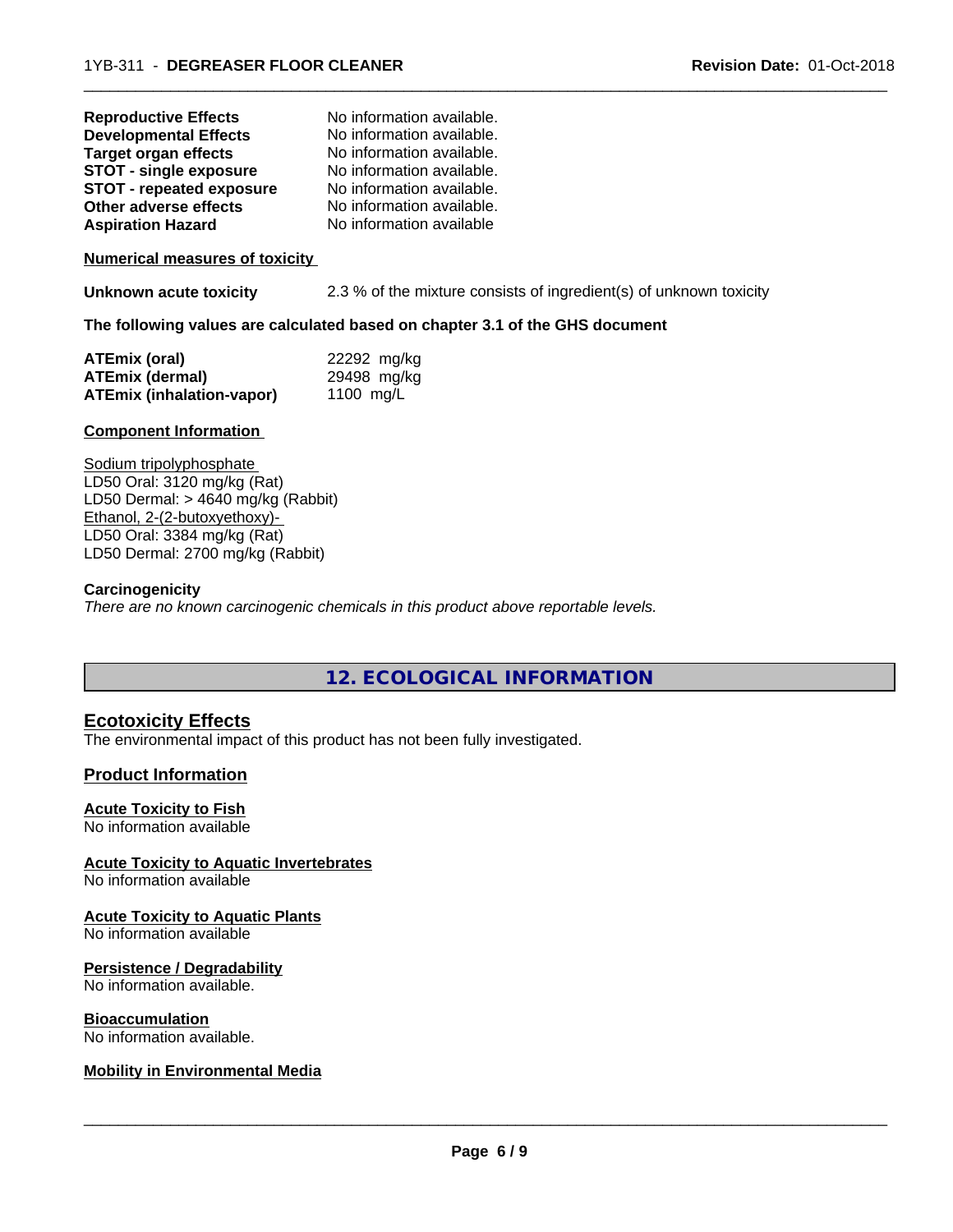No information available.

#### **Ozone** No information available

# **Component Information**

# **Acute Toxicity to Fish**

No information available

# **Acute Toxicity to Aquatic Invertebrates**

Ethanol, 2-(2-butoxyethoxy)- EC50: 100 mg/L (Daphnia - 48 hr.)

# **Acute Toxicity to Aquatic Plants**

No information available

|                                  | 13. DISPOSAL CONSIDERATIONS                                                                                                                                                                                               |
|----------------------------------|---------------------------------------------------------------------------------------------------------------------------------------------------------------------------------------------------------------------------|
| <b>Waste Disposal Method</b>     | Dispose of in accordance with federal, state, and local regulations. Local<br>requirements may vary, consult your sanitation department or state-designated<br>environmental protection agency for more disposal options. |
|                                  | 14. TRANSPORT INFORMATION                                                                                                                                                                                                 |
| <b>DOT</b>                       | Not regulated                                                                                                                                                                                                             |
| <b>ICAO / IATA</b>               | Not regulated                                                                                                                                                                                                             |
| <b>IMDG / IMO</b>                | Not regulated                                                                                                                                                                                                             |
|                                  | <b>15. REGULATORY INFORMATION</b>                                                                                                                                                                                         |
| <b>International Inventories</b> |                                                                                                                                                                                                                           |

 $\overline{\phantom{a}}$  ,  $\overline{\phantom{a}}$  ,  $\overline{\phantom{a}}$  ,  $\overline{\phantom{a}}$  ,  $\overline{\phantom{a}}$  ,  $\overline{\phantom{a}}$  ,  $\overline{\phantom{a}}$  ,  $\overline{\phantom{a}}$  ,  $\overline{\phantom{a}}$  ,  $\overline{\phantom{a}}$  ,  $\overline{\phantom{a}}$  ,  $\overline{\phantom{a}}$  ,  $\overline{\phantom{a}}$  ,  $\overline{\phantom{a}}$  ,  $\overline{\phantom{a}}$  ,  $\overline{\phantom{a}}$ 

| <b>TSCA: United States</b> | Yes - All components are listed or exempt. |
|----------------------------|--------------------------------------------|
| <b>DSL: Canada</b>         | No - Not all of the components are listed. |
|                            | One or more component is listed on NDSL.   |

# **Federal Regulations**

# **SARA 311/312 hazardous categorization**

| Acute health hazard               | Yes |
|-----------------------------------|-----|
| Chronic Health Hazard             | Nο  |
| Fire hazard                       | Nο  |
| Sudden release of pressure hazard | N٥  |
| Reactive Hazard                   | N٥  |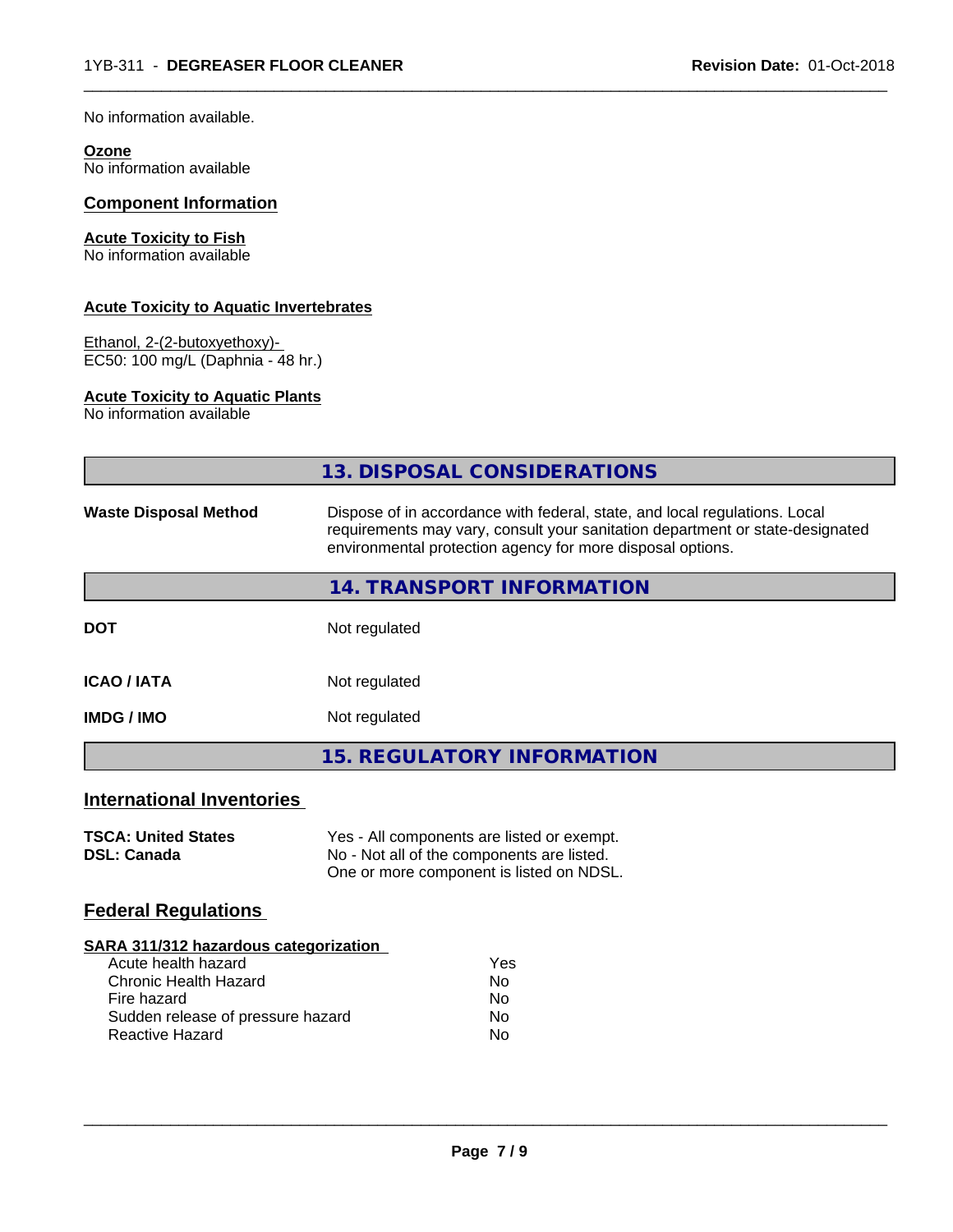# **SARA 313**

Section 313 of Title III of the Superfund Amendments and Reauthorization Act of 1986 (SARA). This product contains a chemical or chemicals which are subject to the reporting requirements of the Act and Title 40 of the Code of Federal Regulations, Part 372:

| Chemical name                | CAS No.  | Weight-% | <b>CERCLA/SARA 313</b><br>(de minimis concentration) |
|------------------------------|----------|----------|------------------------------------------------------|
| Ethanol, 2-(2-butoxyethoxy)- | 112-34-5 |          |                                                      |

 $\overline{\phantom{a}}$  ,  $\overline{\phantom{a}}$  ,  $\overline{\phantom{a}}$  ,  $\overline{\phantom{a}}$  ,  $\overline{\phantom{a}}$  ,  $\overline{\phantom{a}}$  ,  $\overline{\phantom{a}}$  ,  $\overline{\phantom{a}}$  ,  $\overline{\phantom{a}}$  ,  $\overline{\phantom{a}}$  ,  $\overline{\phantom{a}}$  ,  $\overline{\phantom{a}}$  ,  $\overline{\phantom{a}}$  ,  $\overline{\phantom{a}}$  ,  $\overline{\phantom{a}}$  ,  $\overline{\phantom{a}}$ 

### **Clean Air Act,Section 112 Hazardous Air Pollutants (HAPs) (see 40 CFR 61)**

This product contains the following HAPs:

*None*

# **US State Regulations**

#### **California Proposition 65**

**AN** WARNING: Cancer and Reproductive Harm– www.P65warnings.ca.gov

#### **State Right-to-Know**

| Chemical<br>name              | $\sim$ , and the $\sim$<br>IVIA<br>aduliuscilo | ∴Jersev<br><b>Nev</b> | ำทรงIvania |
|-------------------------------|------------------------------------------------|-----------------------|------------|
| Ethanol<br>∽<br>utoxvethoxv)- |                                                |                       |            |
| ≞tripol∨phosphate<br>sodium   |                                                |                       |            |

#### **Legend**

X - Listed

| <b>16. OTHER INFORMATION</b> |
|------------------------------|
|------------------------------|

| HMIS -              | Health: 1 | <b>Flammability: 1</b>                                                     | <b>Reactivity: 0</b> | $PPE: -$                                                                                                                                      |
|---------------------|-----------|----------------------------------------------------------------------------|----------------------|-----------------------------------------------------------------------------------------------------------------------------------------------|
| <b>HMIS Legend</b>  |           |                                                                            |                      |                                                                                                                                               |
| 0 - Minimal Hazard  |           |                                                                            |                      |                                                                                                                                               |
| 1 - Slight Hazard   |           |                                                                            |                      |                                                                                                                                               |
| 2 - Moderate Hazard |           |                                                                            |                      |                                                                                                                                               |
| 3 - Serious Hazard  |           |                                                                            |                      |                                                                                                                                               |
| 4 - Severe Hazard   |           |                                                                            |                      |                                                                                                                                               |
| * - Chronic Hazard  |           |                                                                            |                      |                                                                                                                                               |
|                     |           | X - Consult your supervisor or S.O.P. for "Special" handling instructions. |                      |                                                                                                                                               |
|                     |           |                                                                            |                      | Note: The PPE rating has intentionally been left blank. Choose appropriate PPE that will protect employees from the hazards the material will |

*present under the actual normal conditions of use.*

*Caution: HMISÒ ratings are based on a 0-4 rating scale, with 0 representing minimal hazards or risks, and 4 representing significant hazards or risks. Although HMISÒ ratings are not required on MSDSs under 29 CFR 1910.1200, the preparer, has chosen to provide them. HMISÒ ratings are to be used only in conjunction with a fully implemented HMISÒ program by workers who have received appropriate HMISÒ training. HMISÒ is a registered trade and service mark of the NPCA. HMISÒ materials may be purchased exclusively from J. J. Keller (800) 327-6868.*

 **WARNING!** If you scrape, sand, or remove old paint, you may release lead dust. LEAD IS TOXIC. EXPOSURE TO LEAD DUST CAN CAUSE SERIOUS ILLNESS, SUCH AS BRAIN DAMAGE, ESPECIALLY IN CHILDREN.